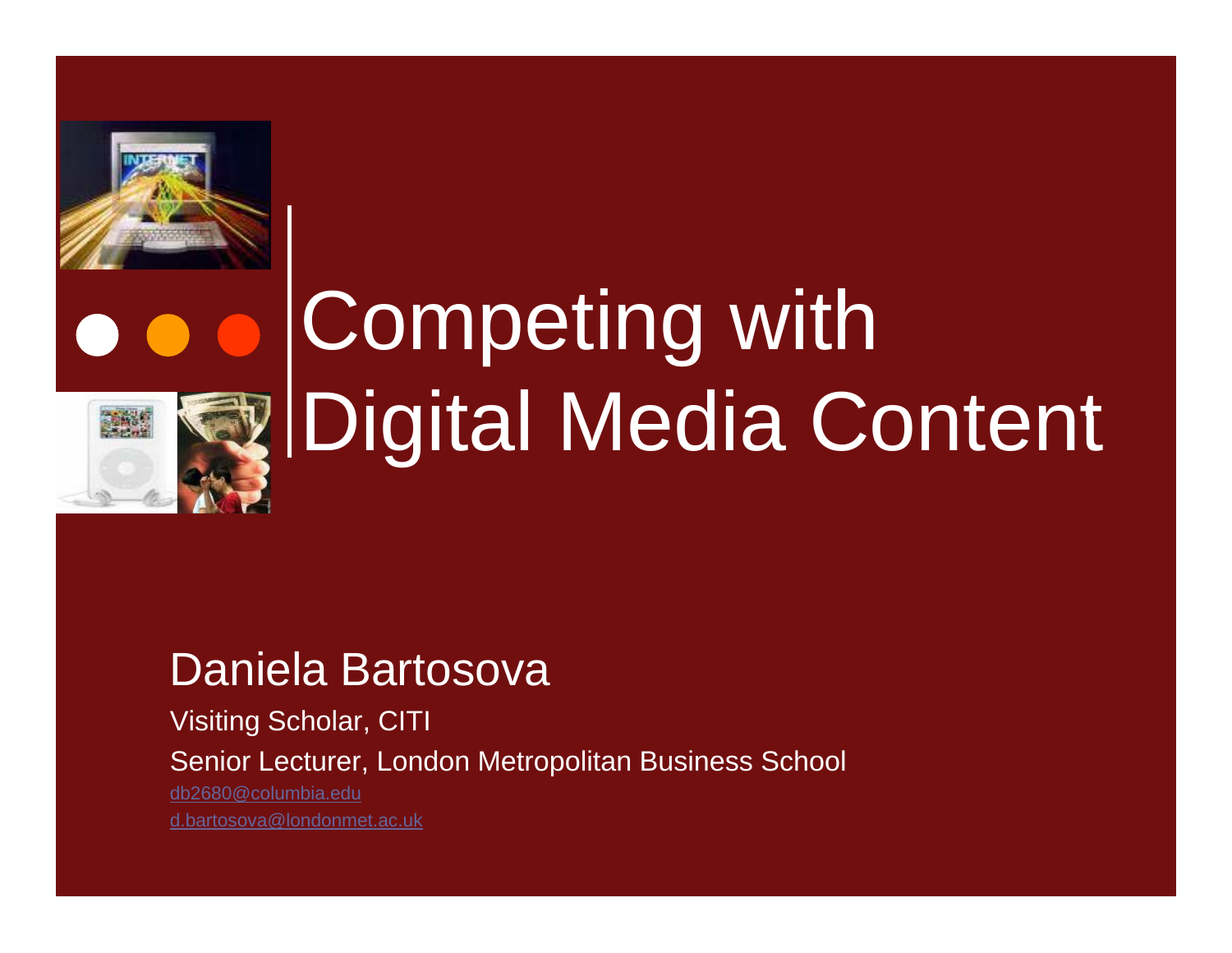## Coo Summary of presentation:

#### | Why CONTENT matters and TO WHOM?

o Headaches and Cures

o Opportunities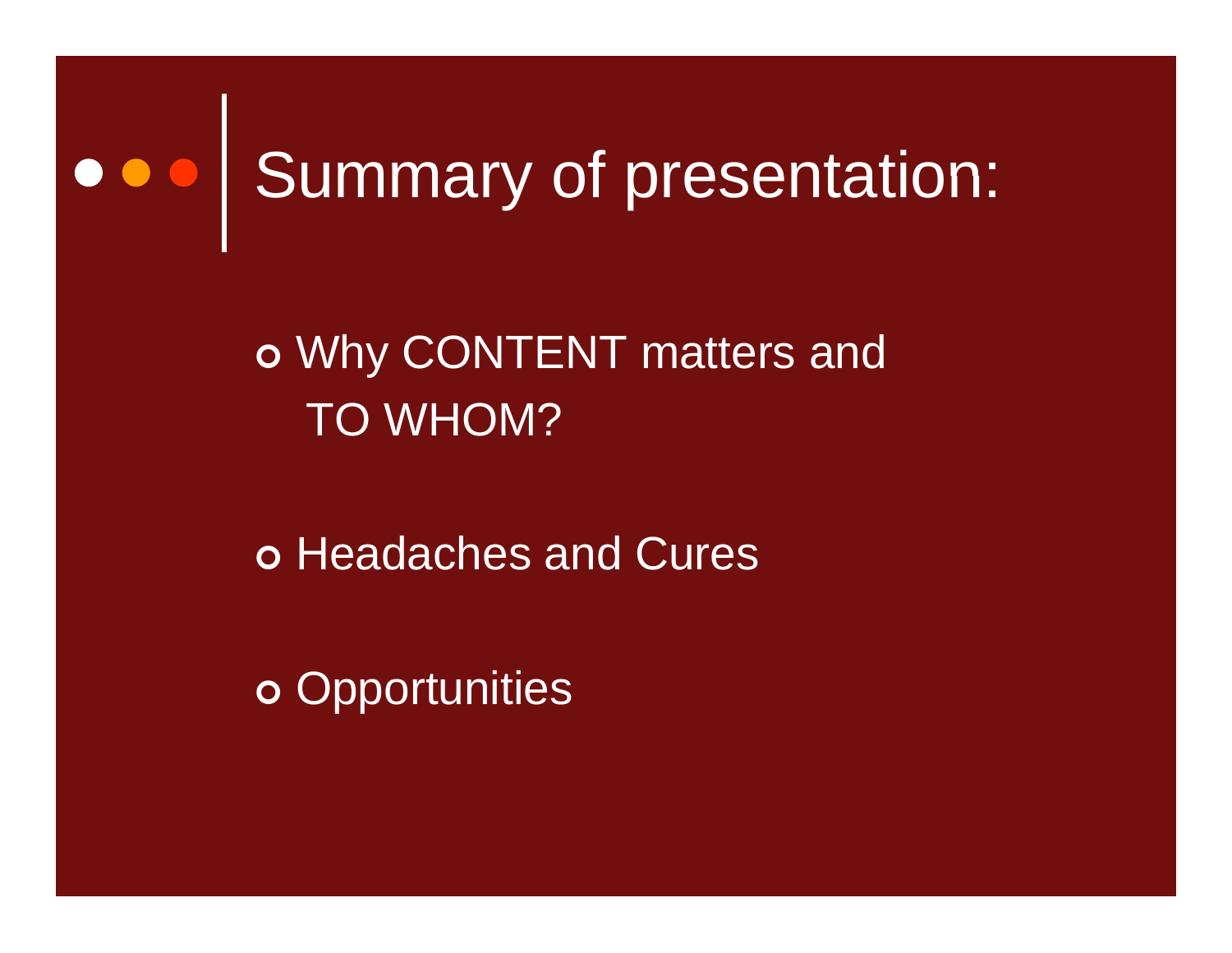### o o o Demand for digital content:

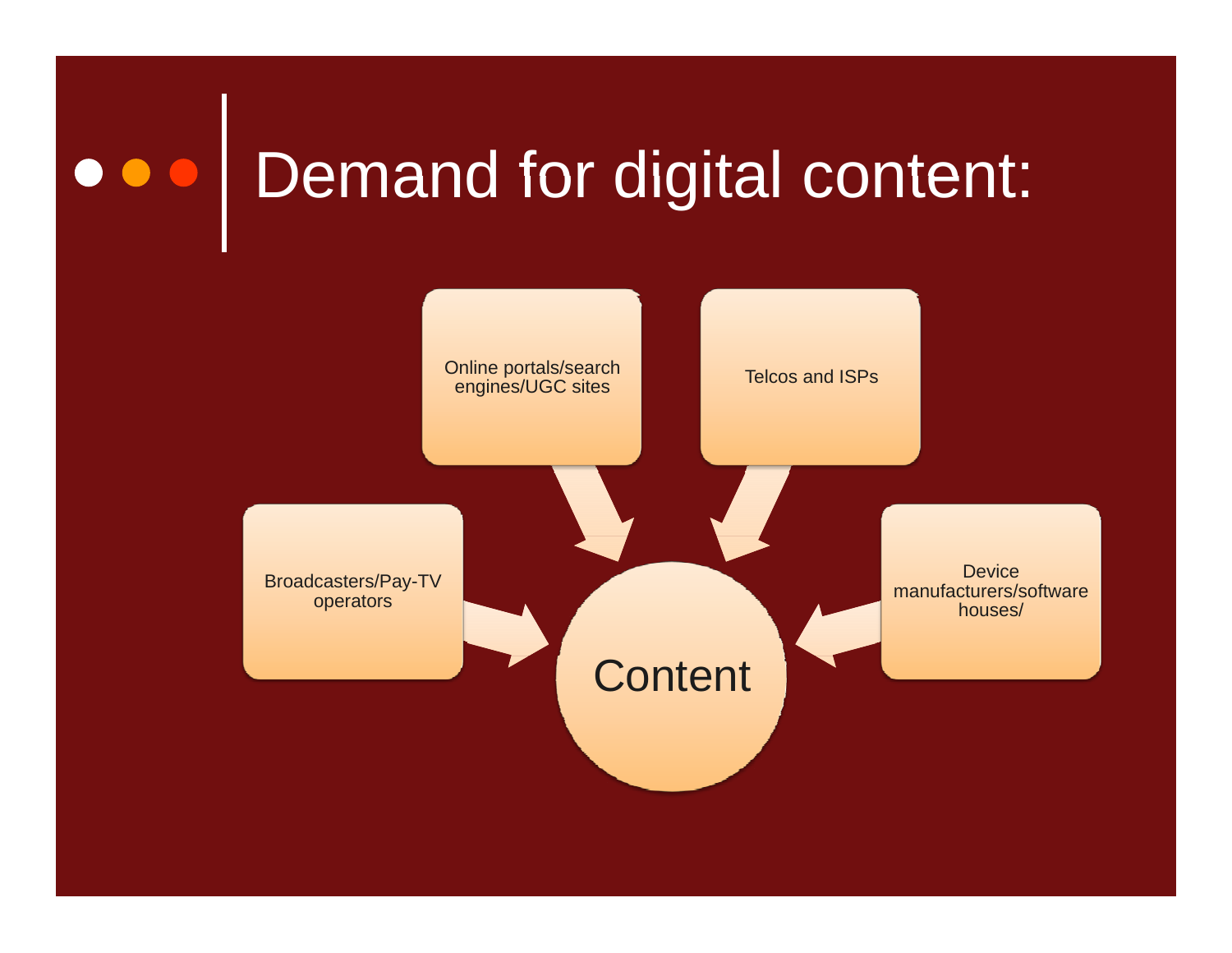#### Content Service/Product Providers today:

- $\mathbf O$ Content rights owners
- $\Omega$ Broadcasters and channel owners
- **o** Print and online publishers
- $\overline{O}$ Film studios and independent production houses
- o Record Labels
- o Platform operators
- o Integrated infrastructure operators
- $\Omega$ o Internet Service Providers
- **o** Fixed & Mobile Telecom operators
- **o** Device manufacturers
- o Advertisers and creative agencies
- $\overline{O}$ Internet only content and service providers
- o UGC Applications/Social Networking Websites
- o Individuals (personal websites, blogs, audio and video podcasting, collaborative projects, social networking)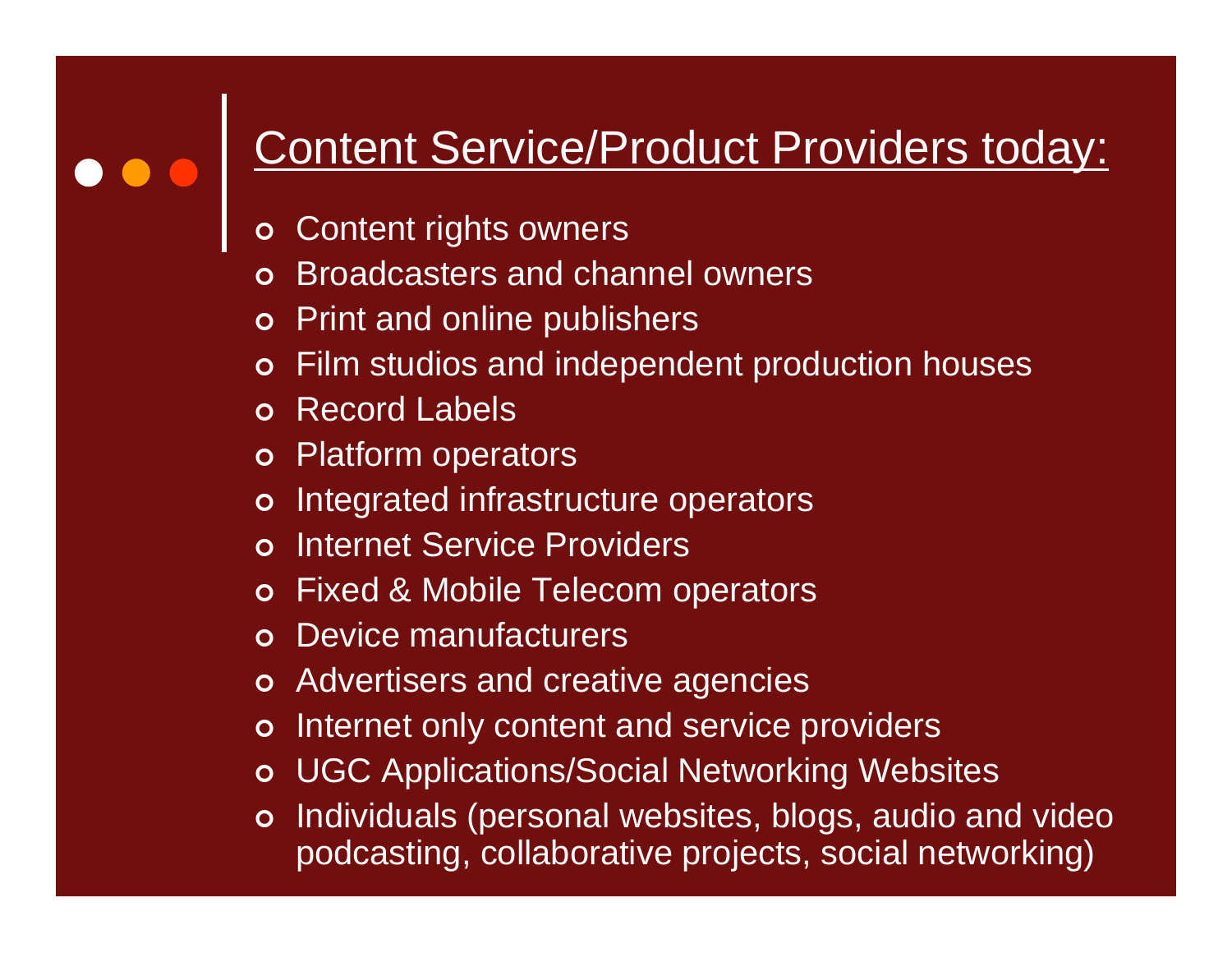#### Telcos have been leading some of the new content services



OPERATORS OF VOD SERVICES IN EUROPE 2007

Source: European Audiovisual Observatory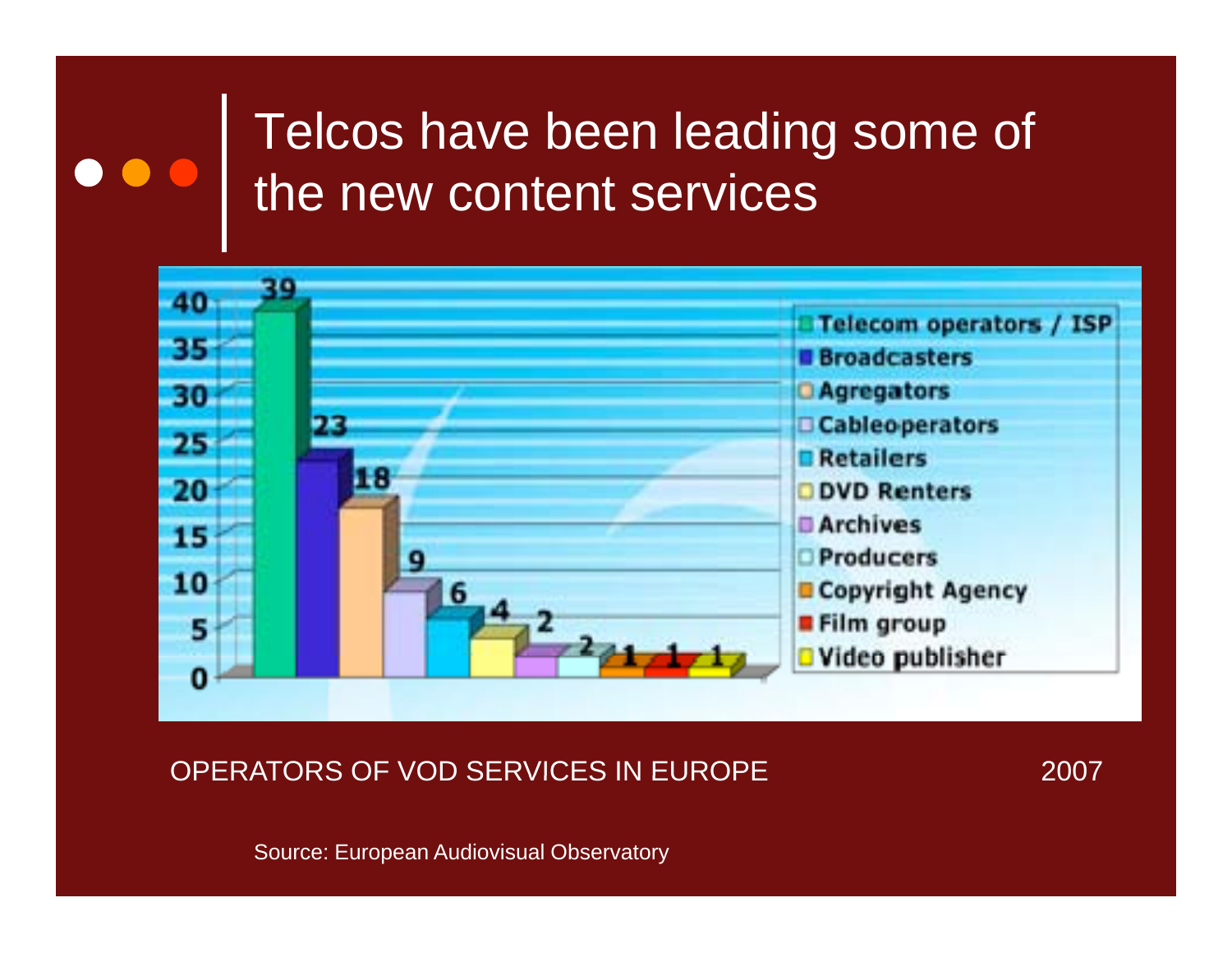#### Why CONTENT matters?

o Further exploitation of content rights

o To generate additional revenue streams, bundles, "value –added" services

o Gives options for new start-ups to enter the market

o Makes some services/products more attractive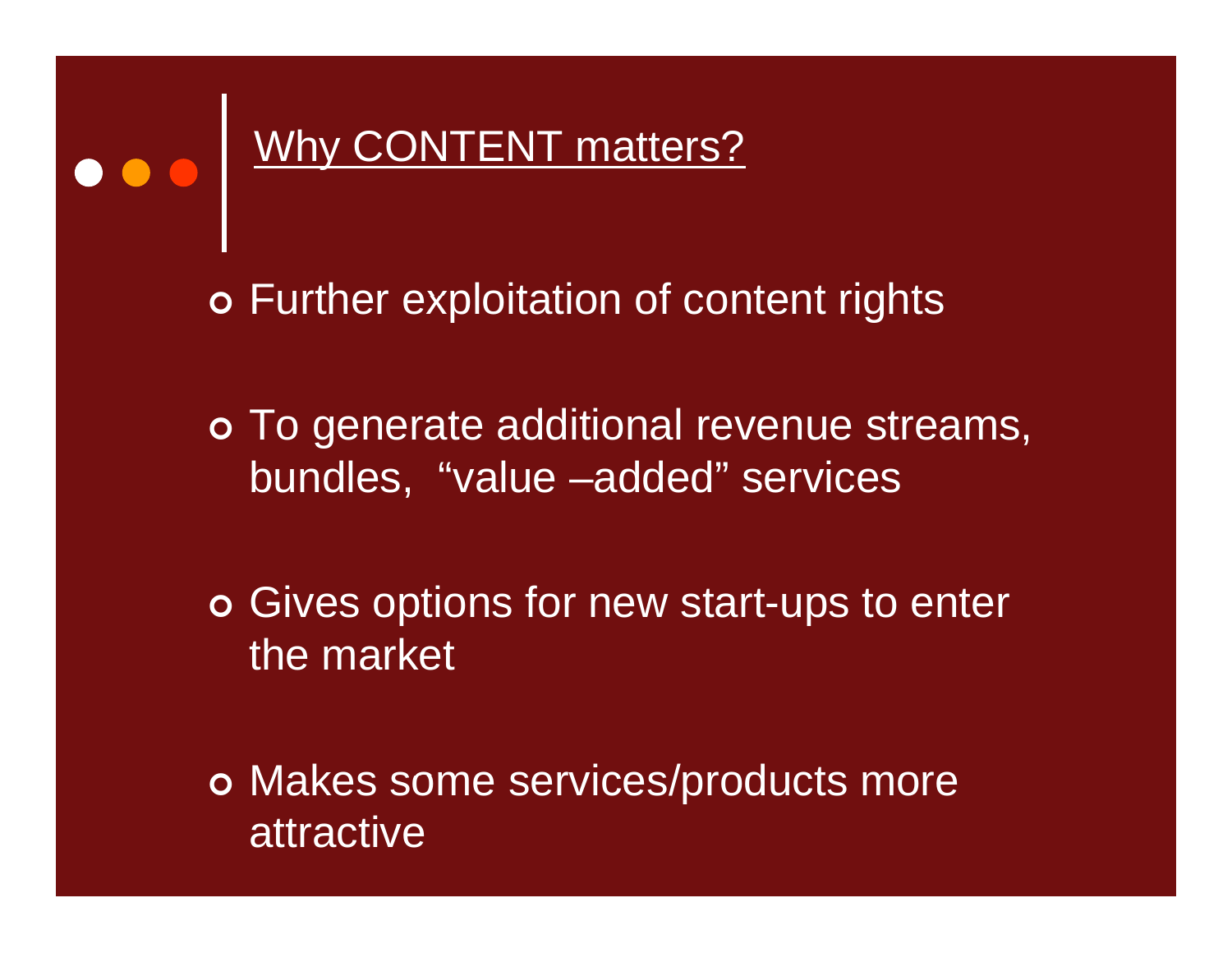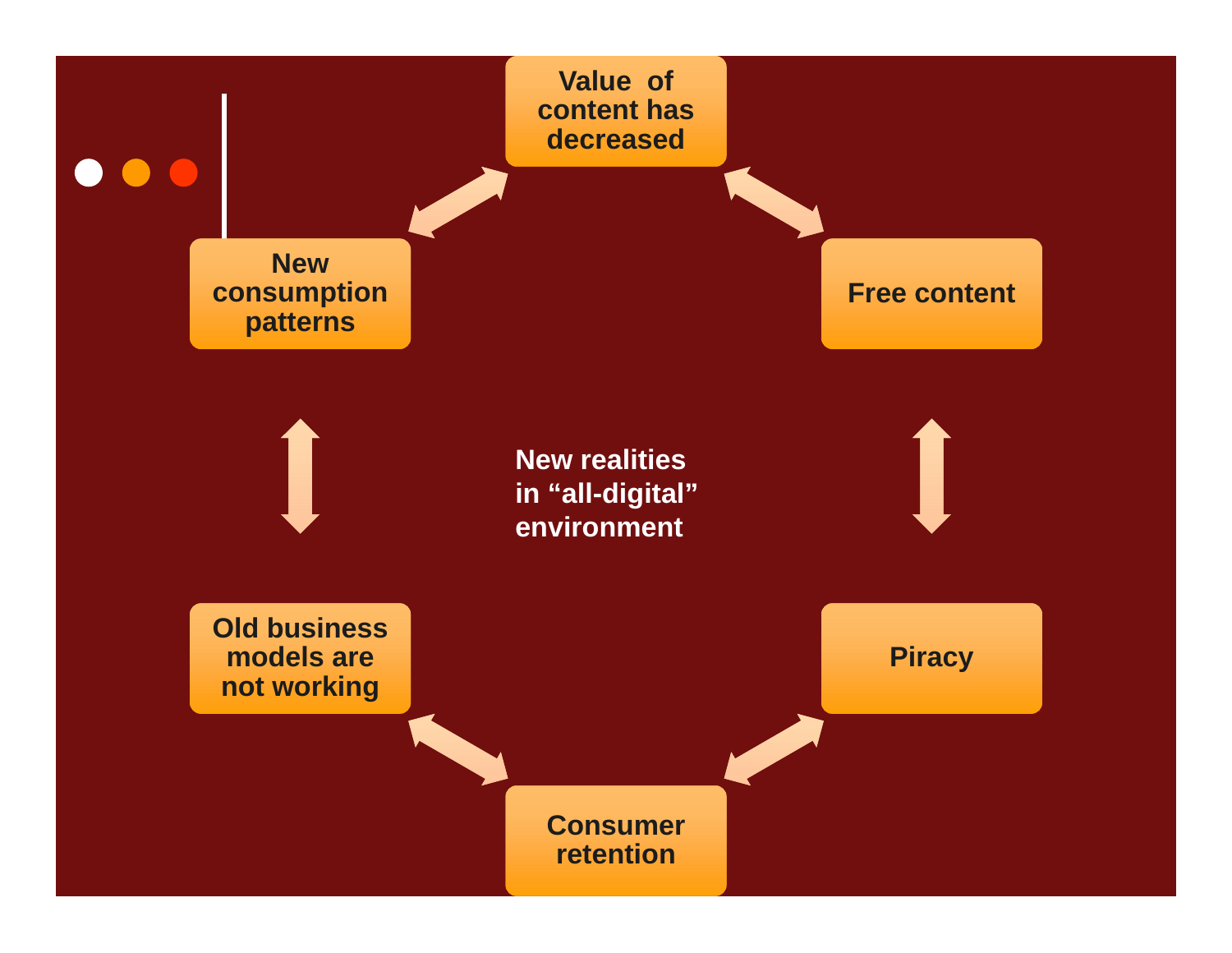### Dilemmas in content value creation

- o Is content going to be the same?
- o New consumers expectations on value-added content (more niche, participatory, interactive, games, extras, un-edited; exclusive; etc)
- o Influence of UGC and social media
- o Traditional content programming structure failing in a digital 24/7 'content everywhere' environment
- o Content production cost often doesn't reflect the value for which it can be acquired for narrowcasting media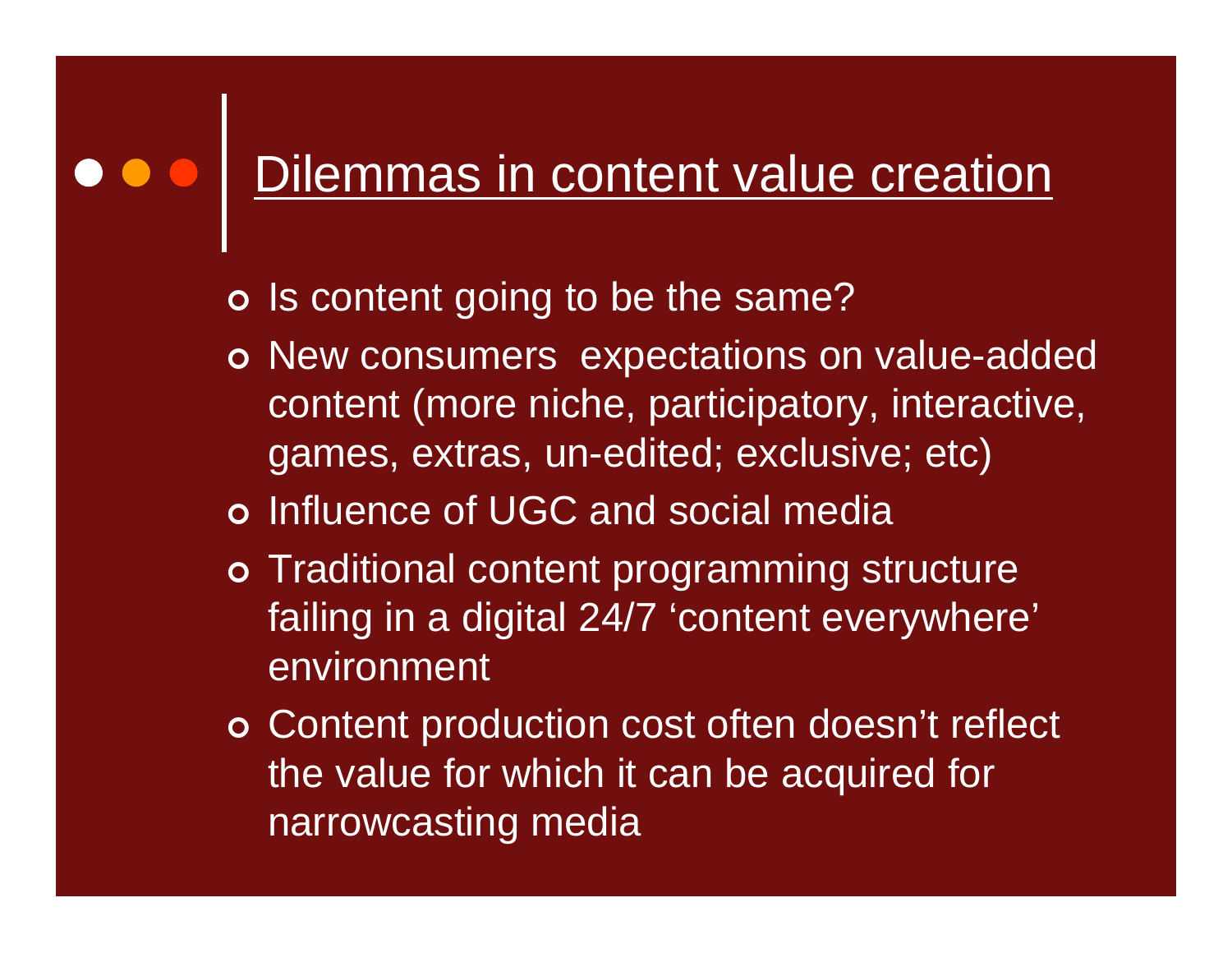### Dilemmas in value capture

- $\bullet~$  Too many competitors in a given market  $-$  fight for a consumer in providing attractive content
- o But the biggest competitors for content providers are: TIME and PIRACY
- o Access to the end user as a privilege?
- o Redistribution of value amongst the value chain players
- o Global content distribution? Does it exist?
- o Value chain governance (e.g. Apple's value chain)
- o Regulatory obligations not clear amongst the value chain players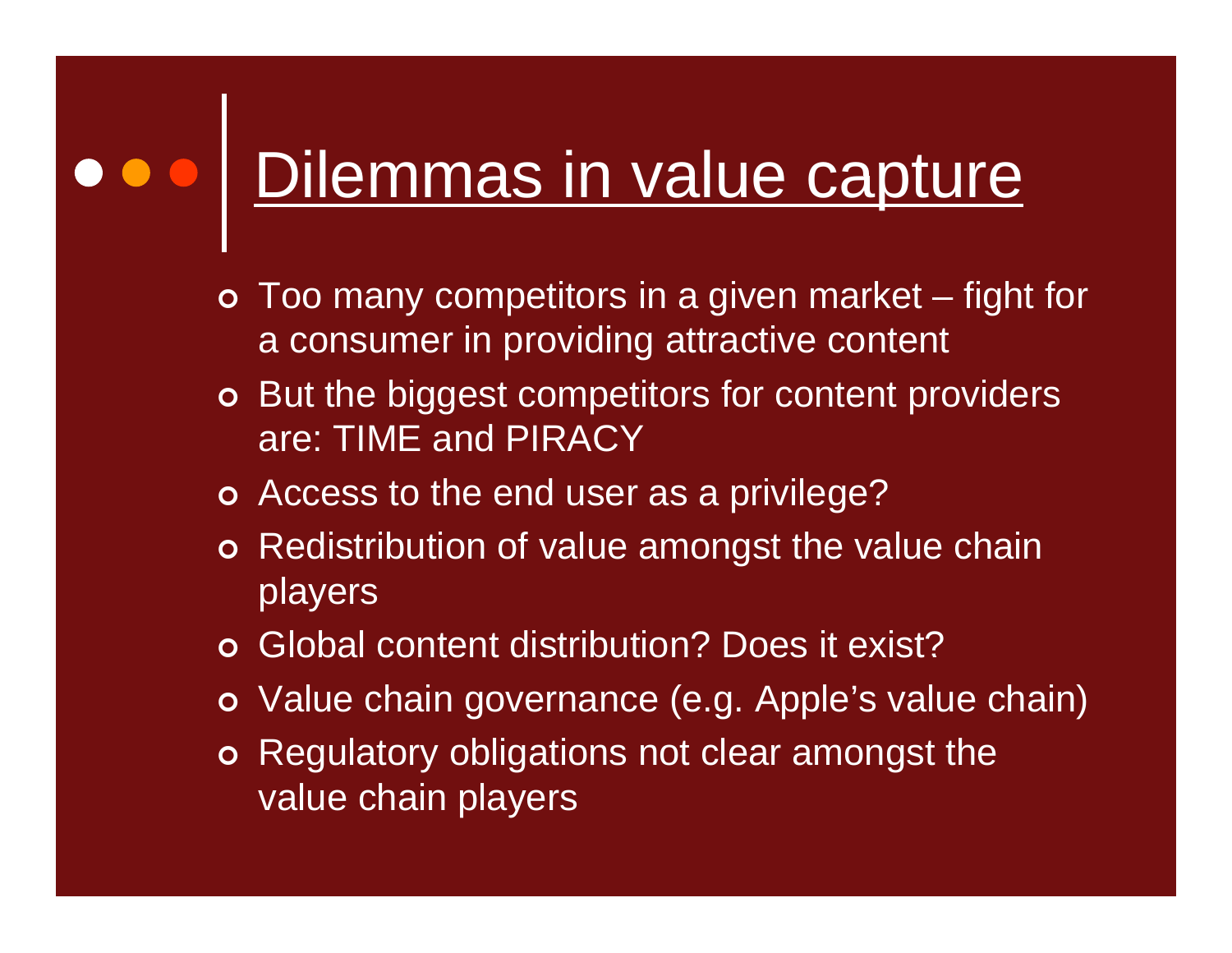

-Broadcasters-Studios-Independent productions -Newspapers networks -Online -IPTV bhone -Users -Online portals -UGC-Music labels-ISP-Other media

enterprises

networks-Cable/ **Satellite** networks-Mobile operators -News -Search

engines

**Broadcast** -Digital radio -Online press -Online content aggregators portals consoles

Cable-Satellite-Free-toairIPTV-Mobile -Wifi

s -Broadcast -Digital TV -Cable -TV set -Viewers -TV set  $\mathcal{L}(\mathcal{L})$  and  $\mathcal{L}(\mathcal{L})$  and  $\mathcal{L}(\mathcal{L})$ -DAB radio-PC, laptop -3G/smart h p hone -MP3 players -Game

- -Listener
- -Readers
- -Browsers
- 
- -Users<br>-Participants
- -Consumers
- -Customers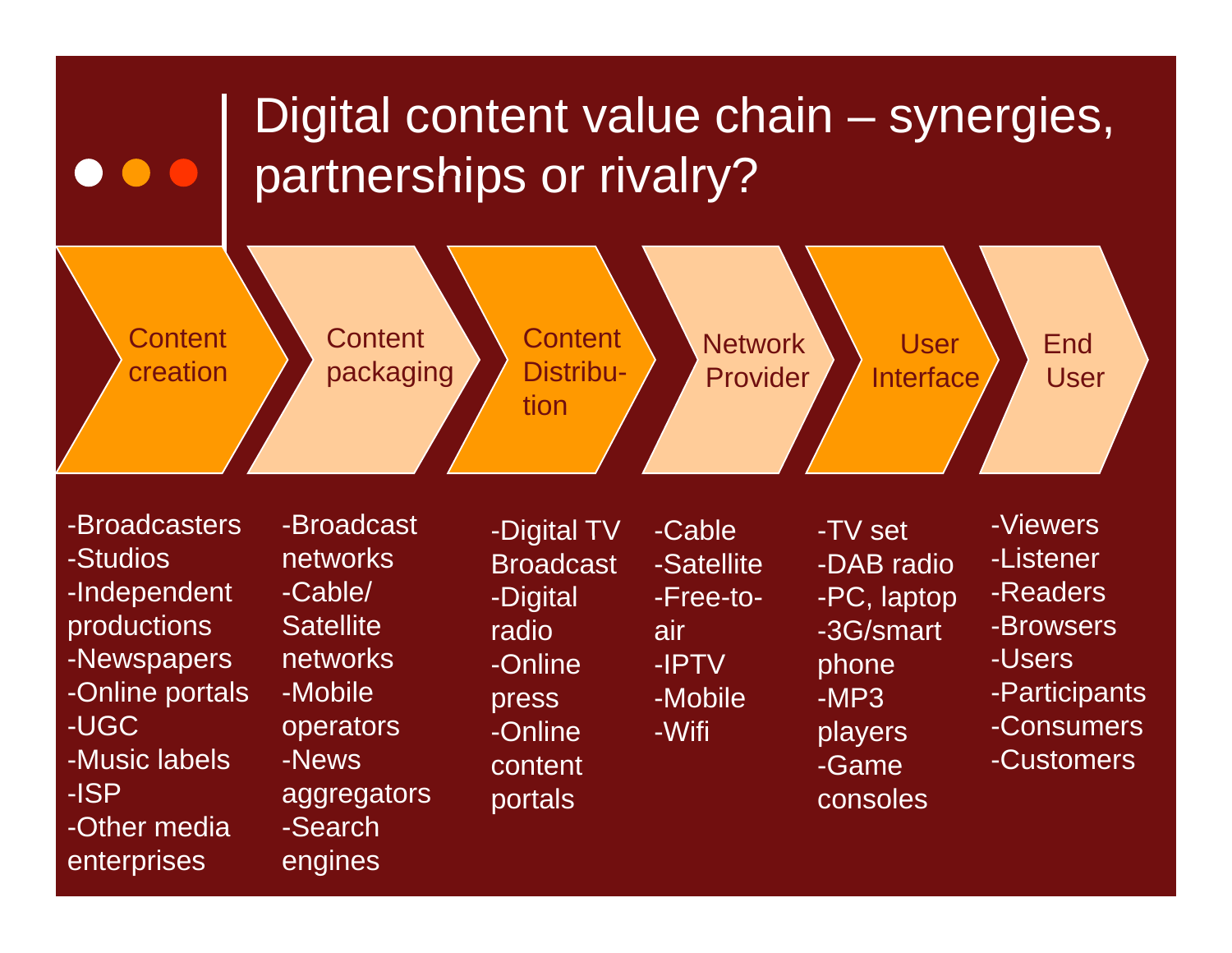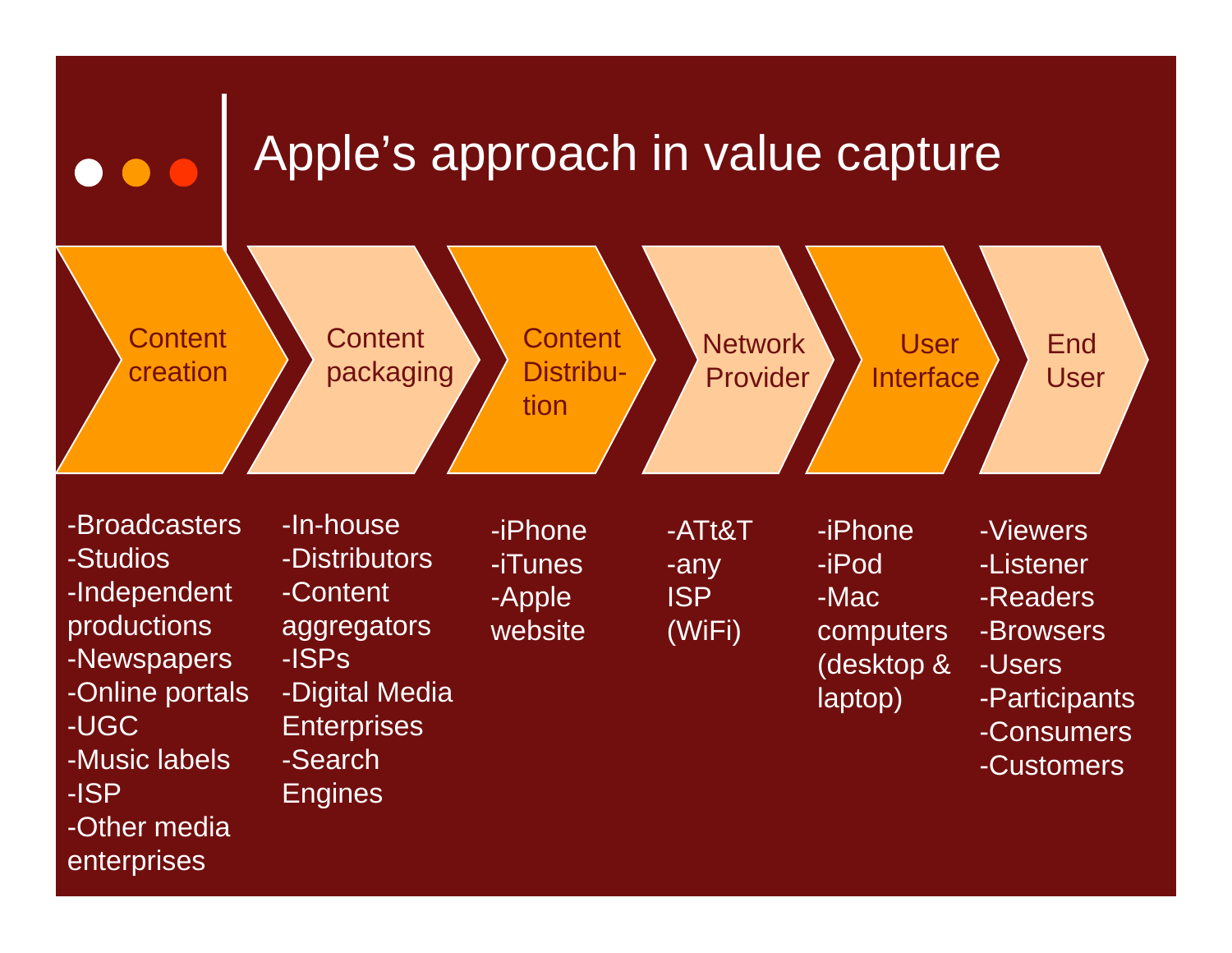### How to create a successful content proposition?

- o How to differentiate? Going for a mainstream, specific or niche content?
- o Provide aggregated content or just an access to it?
- **Both dilemmas are important for promotion and** brandin g
- How to reflect the specifics of delivery platform in content proposition? e.g. mobile content
- o How to react to growing interest in UGC?
- o What type of foreign language content, if any, is valuable to offer the audiences (subtitled or dubbing?)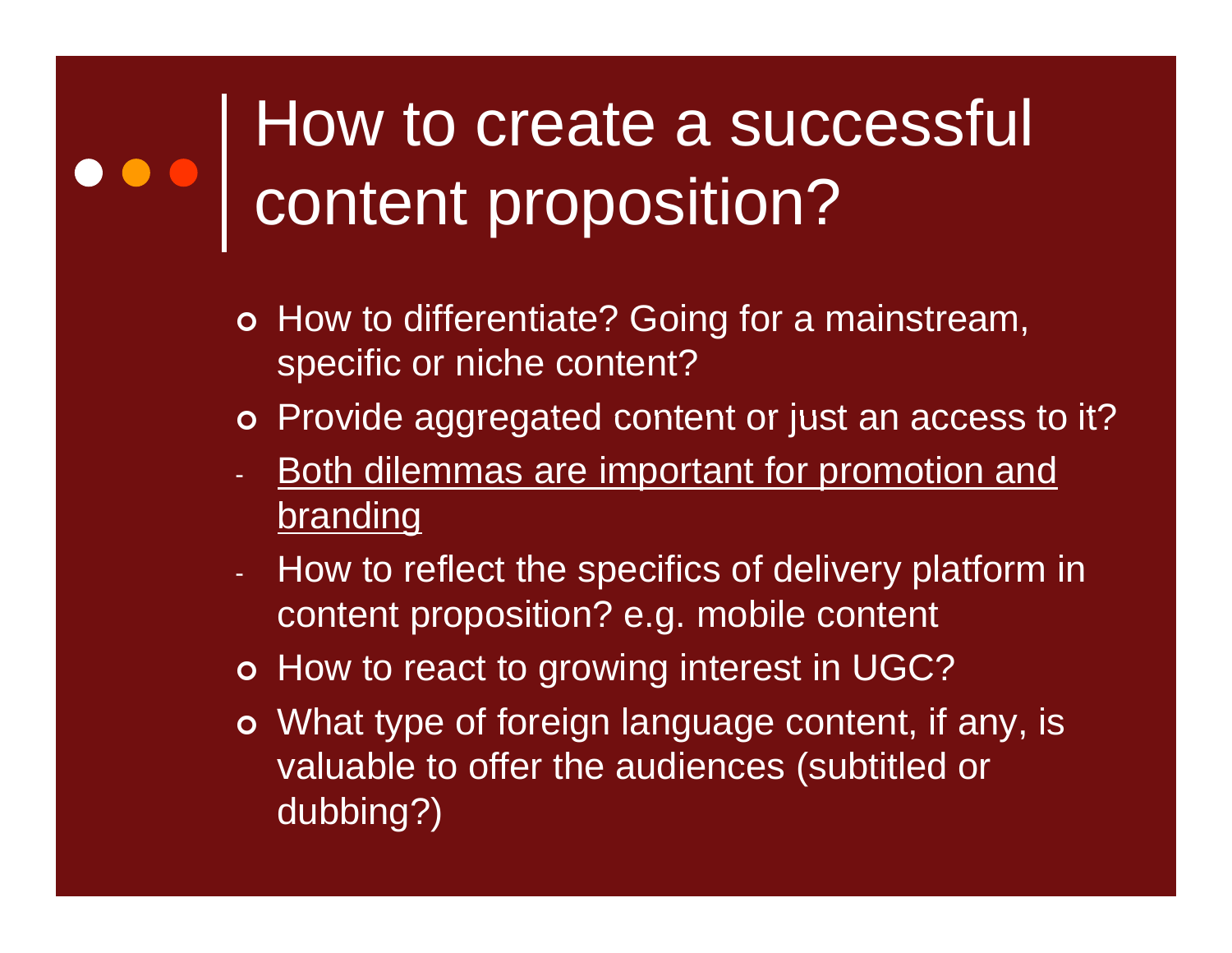#### Established <u>content acquisition system</u>  $\mathcal{L}_{\mathcal{A}}$  , where  $\mathcal{L}_{\mathcal{A}}$  is the set of the set of the set of the set of the set of the set of the set of the set of the set of the set of the set of the set of the set of the set of the set of the set of the  $-$  it doesn't work in a digital era:

- Working on a principle of a release window (separated by the type of medium and business they operated on (premium pay-TV, free-to-air)
- Big content trade markets (Cannes)
- Content owners would deal via 3rd party distribution agencies
- Territorially based rights
- o A big proportion of content that most people want (which is most valuable for content providers) is either:
- too expensive to acquire
- not available (due to exclusivity, territorial limitations or network limitations)
- too expensive to provide dubbing (specially for small countries)
- takes too long to acquire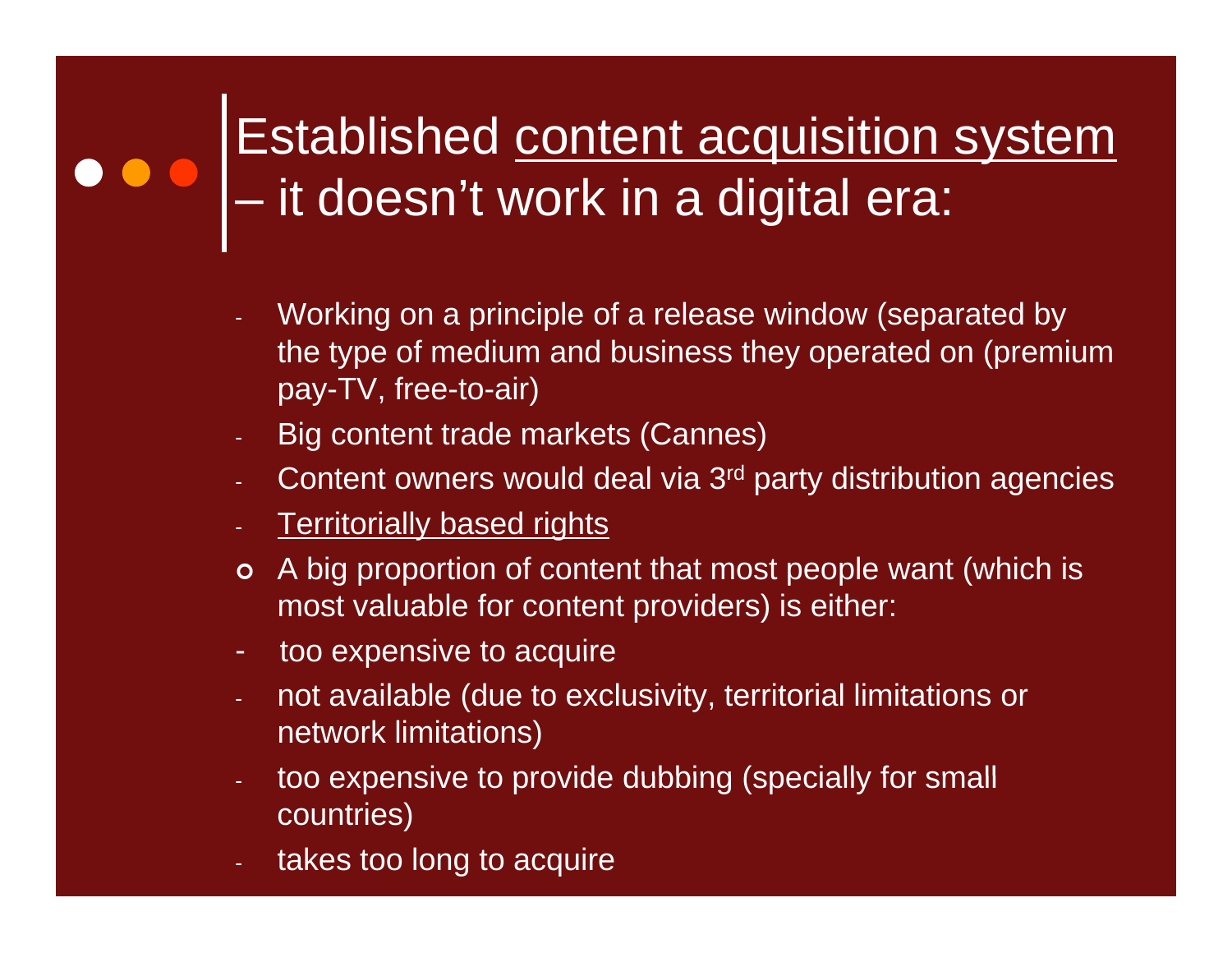#### Content distribution – the headaches

- o Clash with content/creative people and technology/telcos agendas
- o Content owners want to be paid for the content (simple as that!)
- o Telcos, device manufacturers and mobile providers want to obtain content for free (or at <sup>a</sup> marginal price)
- o Finding the balance between releasing programmes on own and third-party platforms
- o Advertising (far too much dependence)
- o What type of business model and DRM is most suitable?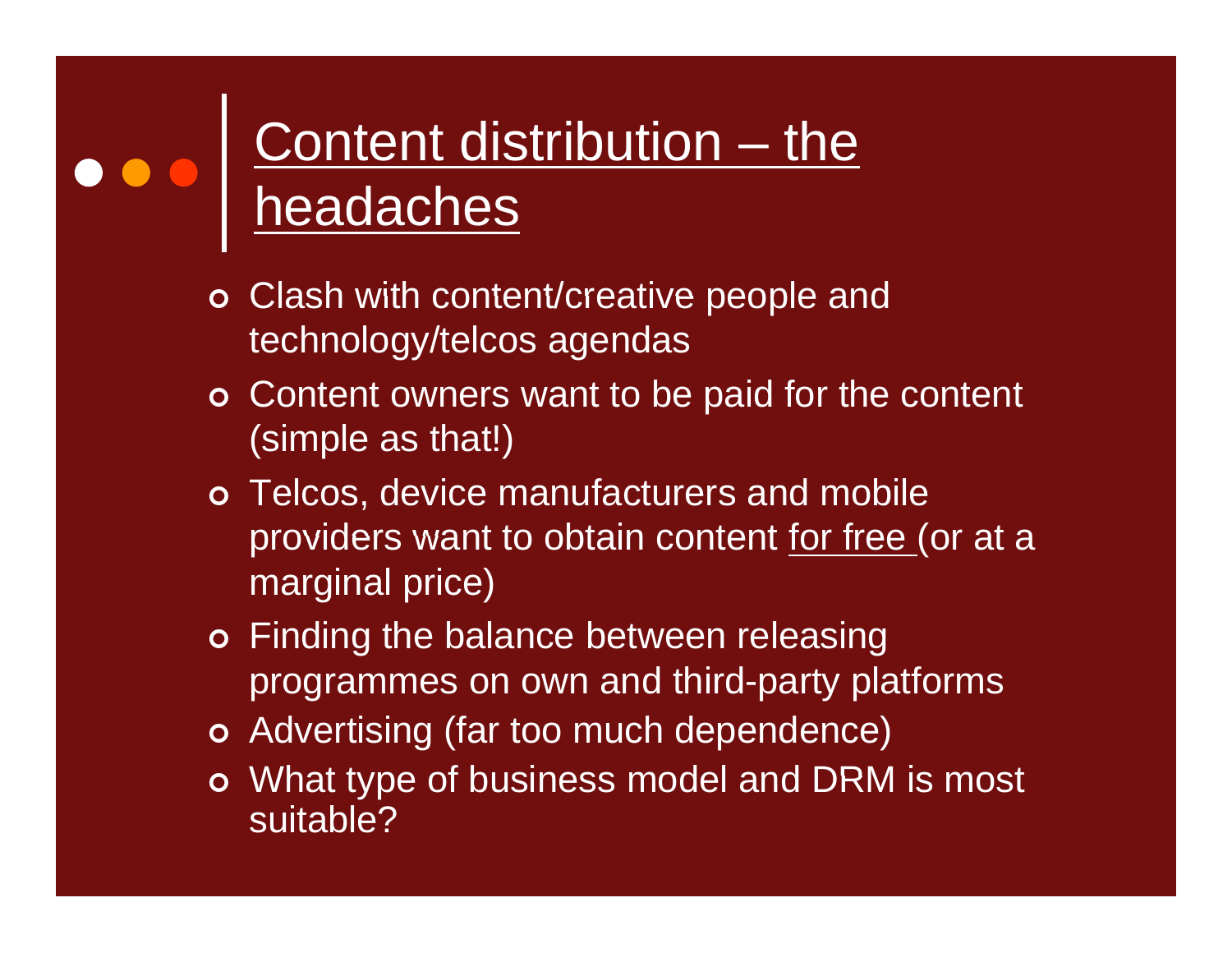### The opportunities..

- o New online world gives access to unprecedented knowledge of user behavior
- o Ability to translate this to provide compelling content services with a mix of business models, including free content
- o Speed to other markets (i.e. digital world speeds up chances of good TV ideas being stolen before they can be distributed to other territories)
- o Help innovative services to be available in other territories (e.g. Pandora)
- o Working with regulators, collecting societies, rights holders on providing better rights distribution regime reflecting the global nature of the business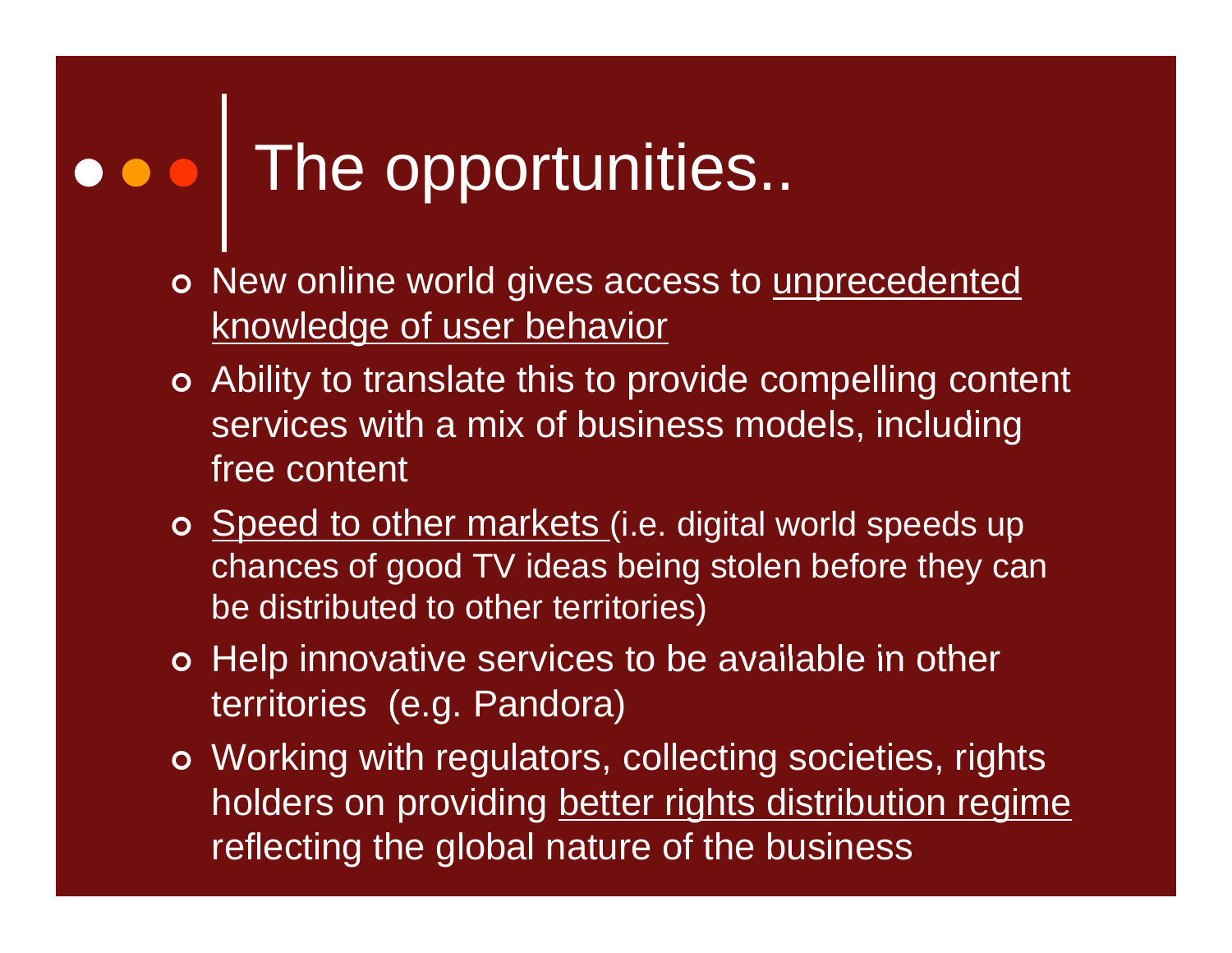# oool ...the opportunities

- o Creation of partnerships with usual or unusual media/creative/technology/business/public partners; even with individuals… $_{\top}$
- o Watching the space for new start-ups; usergenerated applications; and collaborative projects
- o Learning from the music industry
- o Innovative marketing and branding
- o Truly value added services
- **o** But above all, <u>understanding the consumer</u>